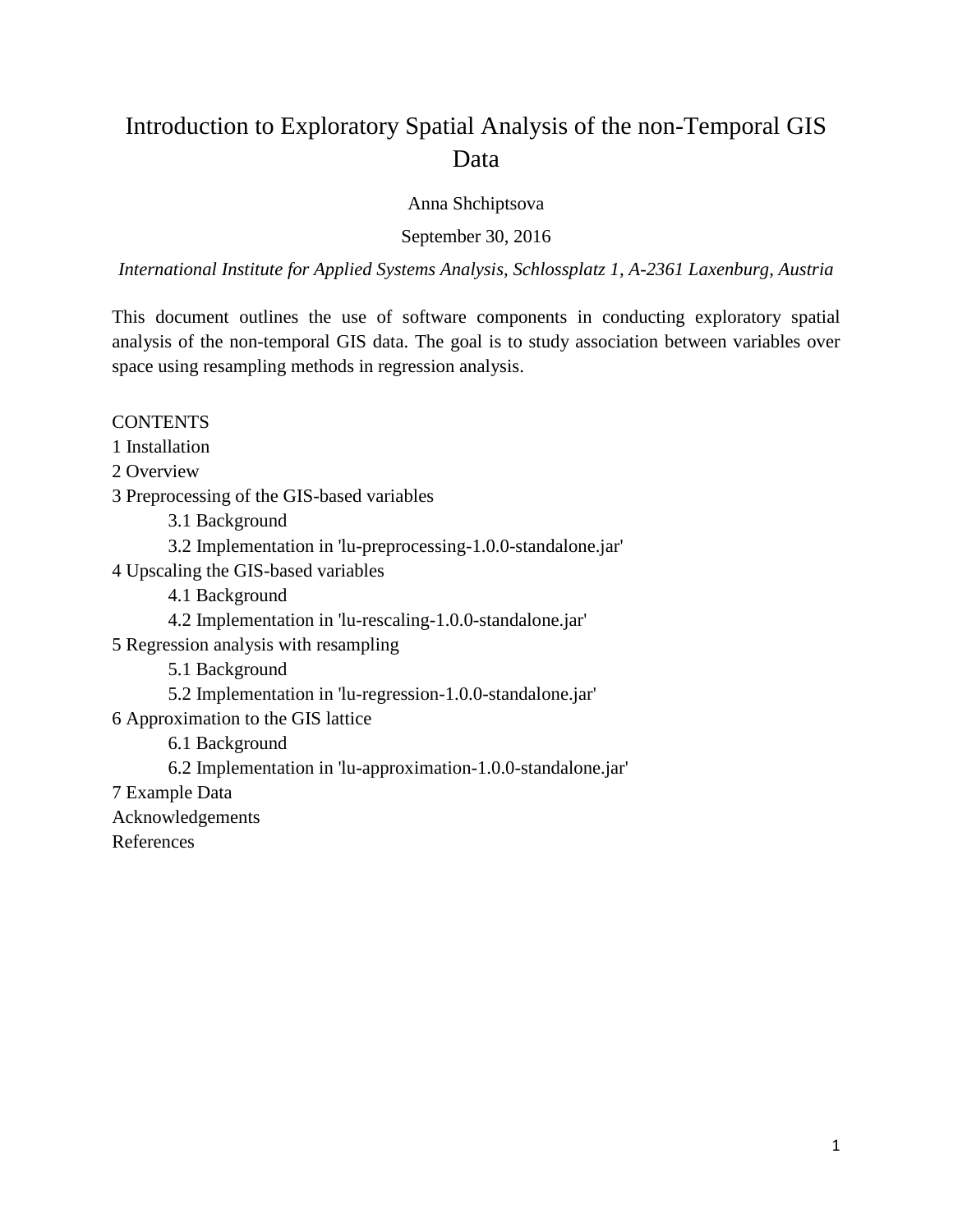# **1 Installation**

No installation needed. All packages are standalone java applications. Requires JRE 1.8 installed on the target machine.

URL for download: http://www.iiasa.ac.at/web/home/research/researchPrograms/AdvancedSystemsAnalysis/landuse-spatial-analysis.html

Available data contains jar files, source code zip archives, example datasets in zip archives.

# Components:

Package 1: 'lu-preprocessing-1.0.0-standalone.jar' Package 2: 'lu-rescaling-1.0.0-standalone.jar' Package 3: 'lu-regression-1.0.0-standalone.jar' Package 4: 'lu-approximation-1.0.0-standalone.jar' Additional package: 'regression-tests-1.0.0-standalone.jar'

Repository: github.iiasa.ac.at/LandUseSpatialDynamics.git (*not publicly available*)

Development environment: All components were developed using Clojure v.1.8.0 and Incanter v.1.5.7, a Clojure-based, R-like statistical computing and graphics environment for the JVM. Both are distributed under an open source software license EPL.

# **2 Overview**

The software is supplied in four jar packages, which should be executed sequentially. Execution steps are carried out as follows:

STEP 1: *Preprocessing of the GIS-based variables* (using 'lu-preprocessing-1.0.0-standalone.jar' package).

The procedure includes filtering of cells with undefined values, reclassification of cell values in the land use map, logarithmic and unit rescaling transformations of the cell values in other maps, creation of spatial proximity matrix of contiguous administrative units.

STEP 2: *Upscaling the GIS-based variables* (using 'lu-rescaling-1.0.0-standalone.jar' package). The GIS-based variables are upscaled to the level of administrative subdivision by averaging the cell values on the GIS lattice.

STEP 3: *Regression analysis with resampling* (using 'lu-regression-1.0.0-standalone.jar' package).

Regression coefficients are estimated using the ordinary least squares method. Hypothesis testing on overall model significance and individual coefficient significance are conducted using the method of permutations (Fisher, 1935). Percentile bootstrap scheme (Efron, 1979; Efron and Tibshirani, 1993) is applied for parameter estimation.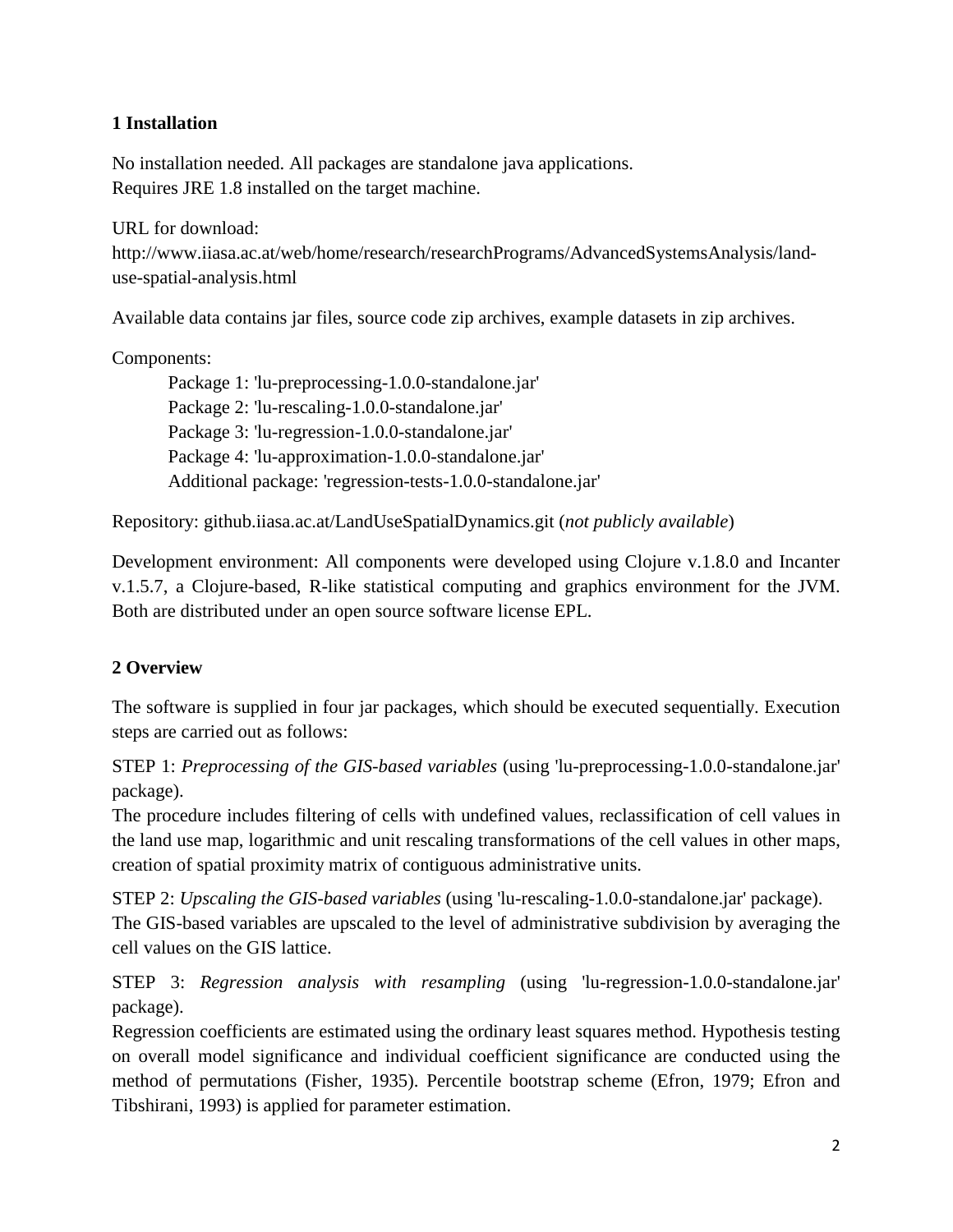STEP 4: *Approximation to the GIS lattice* (using 'lu-approximation-1.0.0-standalone.jar' package).

Regression model estimated at the level of administrative subdivision is treated as a stochastic approximation to the GIS lattice. We apply bootstrapping to estimate the accuracy of model approximation to cell values.

Additionally, spatial autocorrelation in the regression residuals is checked using 'regression-tests-1.0.0-standalone.jar' package. Details of this procedure can be found in the "Testing Spatial Autocorrelation with the Bootstrap" guide (Shchiptsova, 2016).

Software components include:

| <b>Name</b>                  | lu-preprocessing-1.0.0-standalone.jar                                |  |  |  |
|------------------------------|----------------------------------------------------------------------|--|--|--|
| <b>Type</b>                  | jar package                                                          |  |  |  |
| <b>Summary</b>               | Standalone application for preprocessing of the GIS-based variables. |  |  |  |
| <b>Version</b>               | 1.0.0                                                                |  |  |  |
| <b>License</b>               | MIT, http://opensource.org/licenses/MIT                              |  |  |  |
| <b>Imports</b>               | Clojure 1.8.0, https://clojure.org/                                  |  |  |  |
| <b>Command line options</b>  | -t, --trace Print stack trace                                        |  |  |  |
|                              | -h, --help Print command help                                        |  |  |  |
| <b>Author and maintainer</b> | Anna Shchiptsova, shchipts@iiasa.ac.at                               |  |  |  |
|                              |                                                                      |  |  |  |
| <b>Name</b>                  | lu-rescaling-tests-1.0.0-standalone.jar                              |  |  |  |
| <b>Type</b>                  | jar package                                                          |  |  |  |
| <b>Summary</b>               | Standalone application for rescaling asc data                        |  |  |  |
| <b>Version</b>               | 1.0.0                                                                |  |  |  |
| <b>License</b>               | MIT, http://opensource.org/licenses/MIT                              |  |  |  |
| <b>Imports</b>               | Clojure 1.8.0, https://clojure.org/                                  |  |  |  |
| <b>Command line options</b>  | -t, --trace Print stack trace                                        |  |  |  |
|                              | -h, --help Print command help                                        |  |  |  |
| <b>Author and maintainer</b> | Anna Shchiptsova, shchipts@iiasa.ac.at                               |  |  |  |
|                              |                                                                      |  |  |  |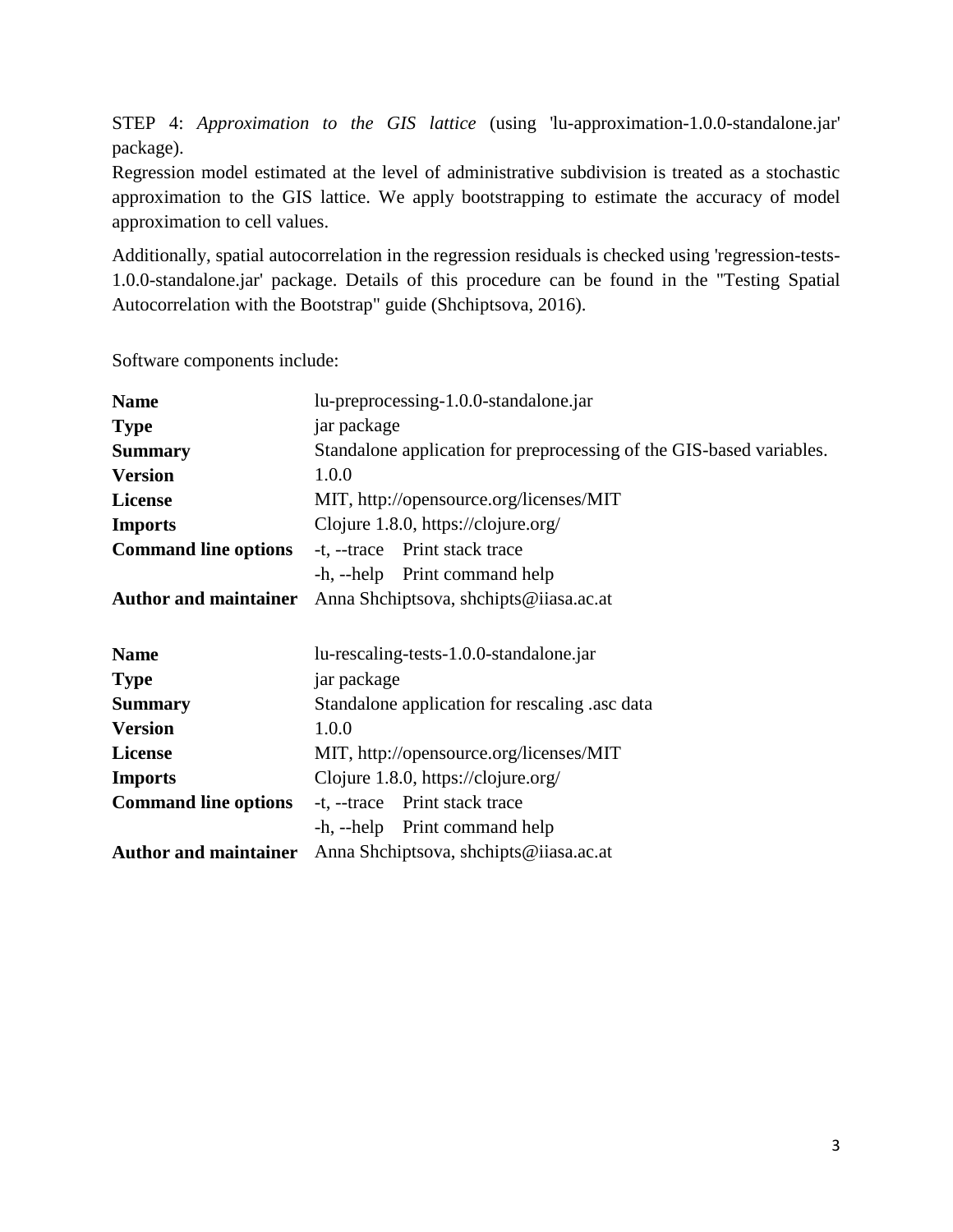| <b>Name</b>                  | lu-regression-1.0.0-standalone.jar                                        |  |  |  |
|------------------------------|---------------------------------------------------------------------------|--|--|--|
| <b>Type</b>                  | jar package                                                               |  |  |  |
| <b>Summary</b>               | Standalone application for regression analysis with resampling            |  |  |  |
| <b>Version</b>               | 1.0.0                                                                     |  |  |  |
| <b>License</b>               | MIT, http://opensource.org/licenses/MIT                                   |  |  |  |
| <b>Imports</b>               | Clojure 1.8.0, https://clojure.org/; Incanter 1.5.7, http://incanter.org/ |  |  |  |
| <b>Command line options</b>  | -t, --trace Print stack trace                                             |  |  |  |
|                              | -h, --help Print command help                                             |  |  |  |
| <b>Author and maintainer</b> | Anna Shchiptsova, shchipts@iiasa.ac.at                                    |  |  |  |
|                              |                                                                           |  |  |  |
| <b>Name</b>                  | lu-approximation-1.0.0-standalone.jar                                     |  |  |  |
| <b>Type</b>                  | jar package                                                               |  |  |  |
| <b>Summary</b>               | Standalone application for approximation                                  |  |  |  |
| <b>Version</b>               | 1.0.0                                                                     |  |  |  |
| <b>License</b>               | MIT, http://opensource.org/licenses/MIT                                   |  |  |  |
| <b>Imports</b>               | Clojure 1.8.0, https://clojure.org/; Incanter 1.5.7, http://incanter.org/ |  |  |  |
| <b>Command line options</b>  | Print stack trace<br>$-t$ , $-$ trace                                     |  |  |  |
|                              | -h, --help Print command help                                             |  |  |  |
| <b>Author and maintainer</b> | Anna Shchiptsova, shchipts@iiasa.ac.at                                    |  |  |  |
| <b>Name</b>                  | regression-tests-1.0.0-standalone.jar                                     |  |  |  |
| <b>Type</b>                  | jar package                                                               |  |  |  |
| <b>Summary</b>               | Library for spatial statistical analysis with resampling                  |  |  |  |
| <b>Version</b>               | 1.0.0                                                                     |  |  |  |
| <b>License</b>               | MIT, http://opensource.org/licenses/MIT                                   |  |  |  |
| <b>Imports</b>               | Clojure 1.8.0, https://clojure.org/; Incanter 1.5.7, http://incanter.org/ |  |  |  |
| <b>Command line options</b>  | -t, --trace Print stack trace                                             |  |  |  |
|                              | -h, --help Print command help                                             |  |  |  |
| <b>Author and maintainer</b> | Anna Shchiptsova, shchipts@iiasa.ac.at                                    |  |  |  |
|                              |                                                                           |  |  |  |

# **3 Preprocessing of the GIS-based variables**

# **3.1 Background**

Before statistical modeling, we clean and rescale the original GIS-based maps. At first, we exclude those cells, which either contain an undefined value or have undefined values in their Moore neighborhood (which comprises the eight cells surrounding a central cell on a twodimensional square lattice) in any of the given maps in the dataset.

Next, we apply normalization to all GIS-based variables except the land use by bringing the cell values of an individual variable into the range [0,1]: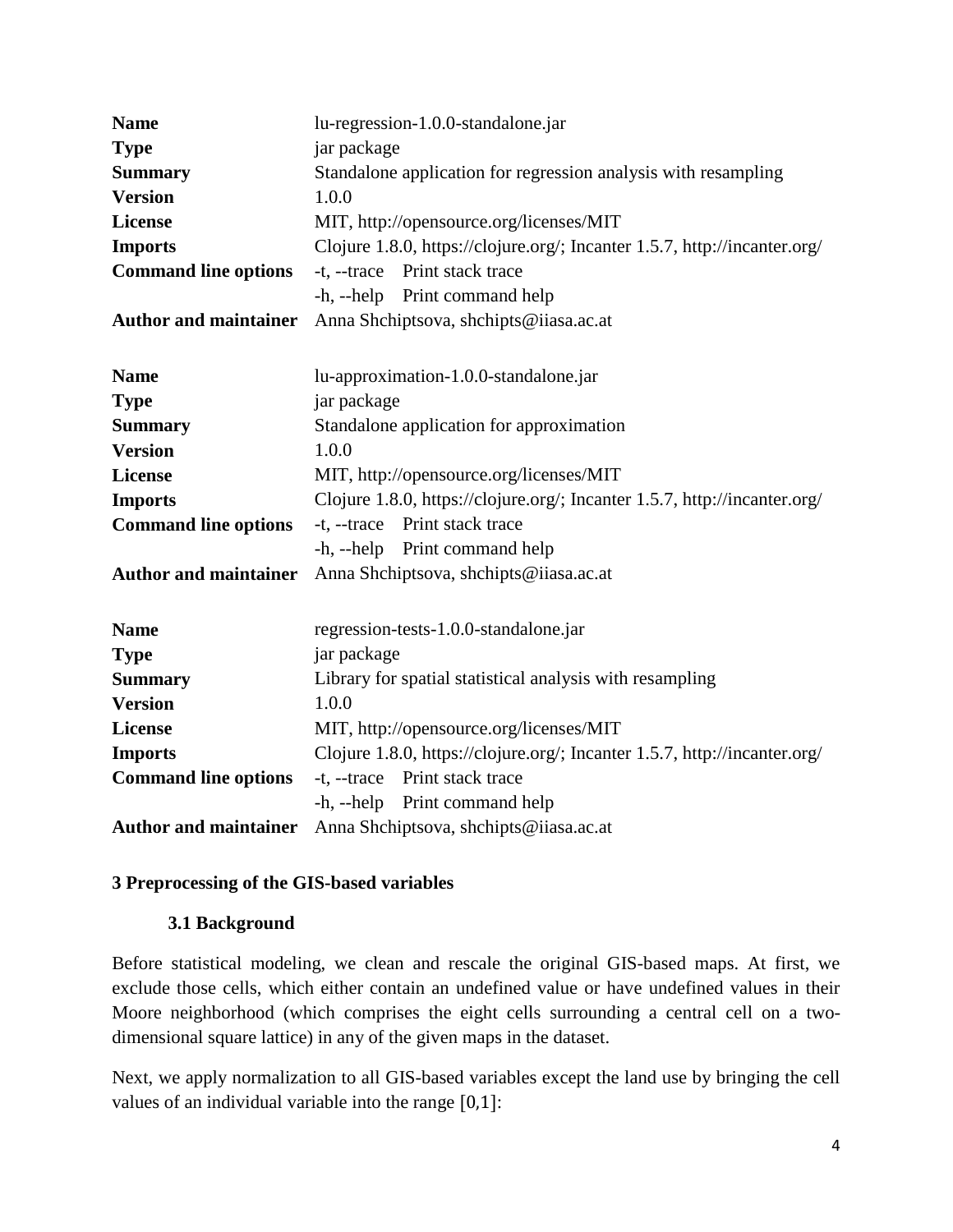$$
x' = \frac{x - x_{min}}{x_{max} - x_{min}},
$$

where x is an original cell value,  $x_{min}$  and  $x_{max}$  denote the minimum and maximum values among all cell values of the variable on a regional GIS lattice.

After that, we drop cells, which fall into the masked areas in a "black list" GIS-based map.

Finally, we reclassify the original map with land use classification. By convention, original map uses the following classification scheme: 1- urban land use class (including all artificial surfaces) and 0 - non-urban land class (including vegetation, wetlands, agricultural land and water). We take a number of cells with urban land use in a cell neighborhood, including the cell itself, as a cell value in the land use map.

In order to represent location of administrative units with respect to one another, we create a  $n \times n$  matrix of spatial proximity W such that  $w_{ij} = 0$ , if administrative units *i* and *j* have no common boundary, i.e., they are not contiguous; otherwise,  $w_{ij}$  is inverse proportional to the total number of contiguous administrative units to the administrative unit  $i$ . By convention,  $w_{ii} = 0$  for any  $i = 1 ... n$ .

### **3.2 Implementation in 'lu-preprocessing-1.0.0-standalone.jar'**

## Usage

\$ java -jar lu-preprocessing-1.0.0-standalone.jar [options] settings-path

Arguments:

settings-path Path to the file with settings

Options:

-t, --trace Print stack trace -h, --help Print command help

#### ## Input

```
;;;;; settings.xml
<?xml version="1.0"?>
  <files>
   \epsilon -raster path = "land-use.asc" group = "land-use" />
   <raster path = "sections.asc" group = "region"/>
  \epsilon -raster path = "zoning.asc" group = "mask" />
  \alpha < raster path = "density.asc" transform = "log" />
  \epsilon -raster path = "distance roads.asc" transform = "unit-rescaling " />
   <raster path = "distance_industrial_commercial.asc" transform = "unit-rescaling " />
   <raster path = "distance_airports.asc" transform = "unit-rescaling" />
```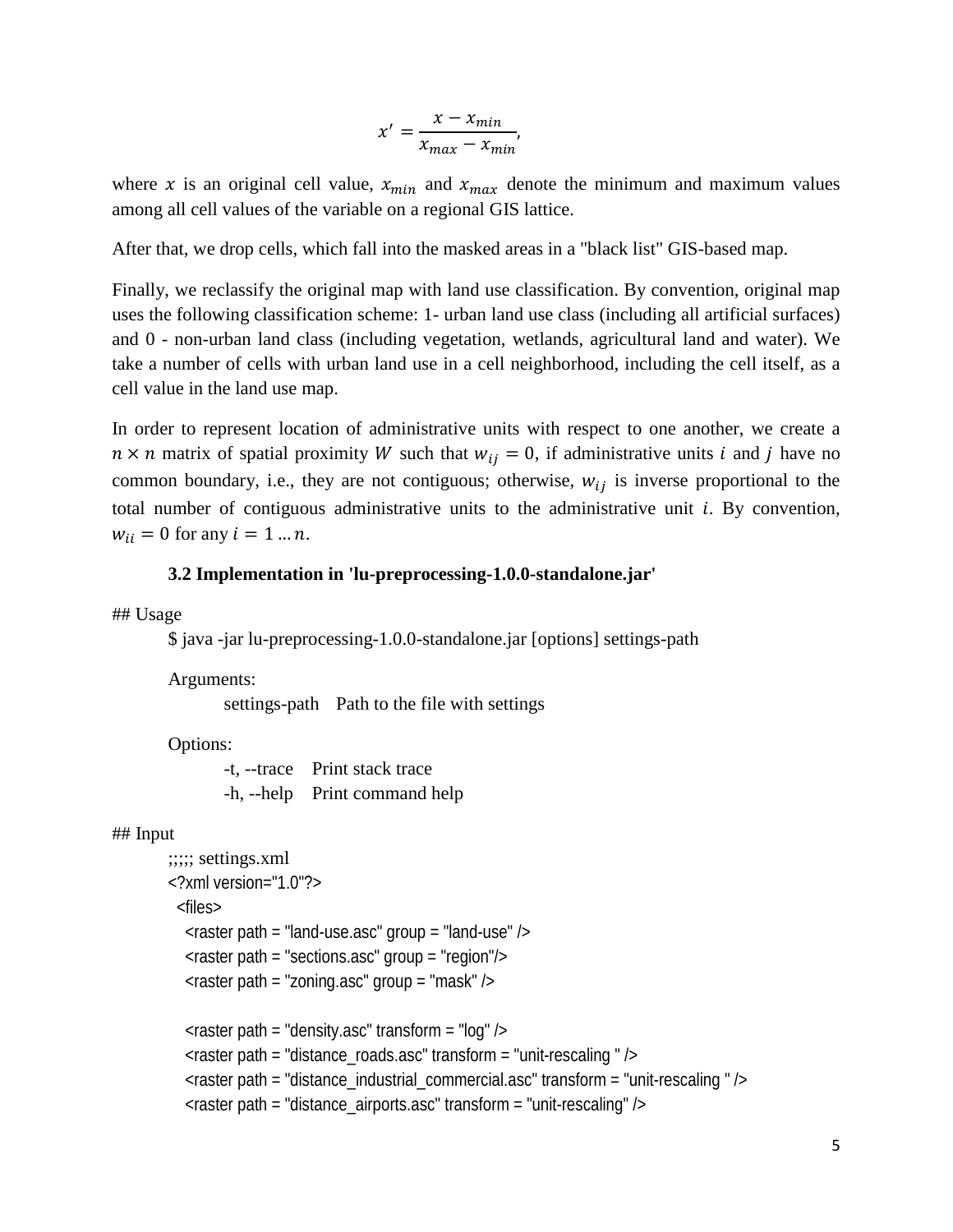```
\epsilon -raster path = "distance_waterfront.asc" transform = "unit-rescaling" />
  \epsilon -raster path = "distance_forest.asc" transform = "unit-rescaling" />
  \epsilon -raster path = "distance 10ths city.asc" transform = "unit-rescaling" />
  \epsilon -raster path = "distance_50ths_city.asc" transform = "unit-rescaling" />
 </files>
```
As an input argument, the jar package receives an XML file with settings. Land use map is specified with 'land-use' value of the 'group' XML-attribute. The map should contain land use classification with values equal either 1 (including all artificial surfaces) or 0 (including vegetation, wetlands, agricultural land and water).

The 'region' value of the 'group' attribute defines a GIS-based map with regional administrative division. Only integer values are supported as identifiers of administrative units.

The 'mask' value of the 'group' attribute indicates a "black list" map with mask cell values. The mask cell value should be installed to 1.

It is expected that settings xml file includes one and only one raster XML element from the 'landuse' group, one and only one raster element from the 'region' group, one and only one raster element from the 'mask' group.

## Output

Results are saved to the 'lu-preprocessing' folder in the root execution directory.

Output includes cleaned and transformed .asc maps, files with Moore neighborhood statistics and a file with the matrix of spatial proximity (e.g., 'sections-neighbours.csv').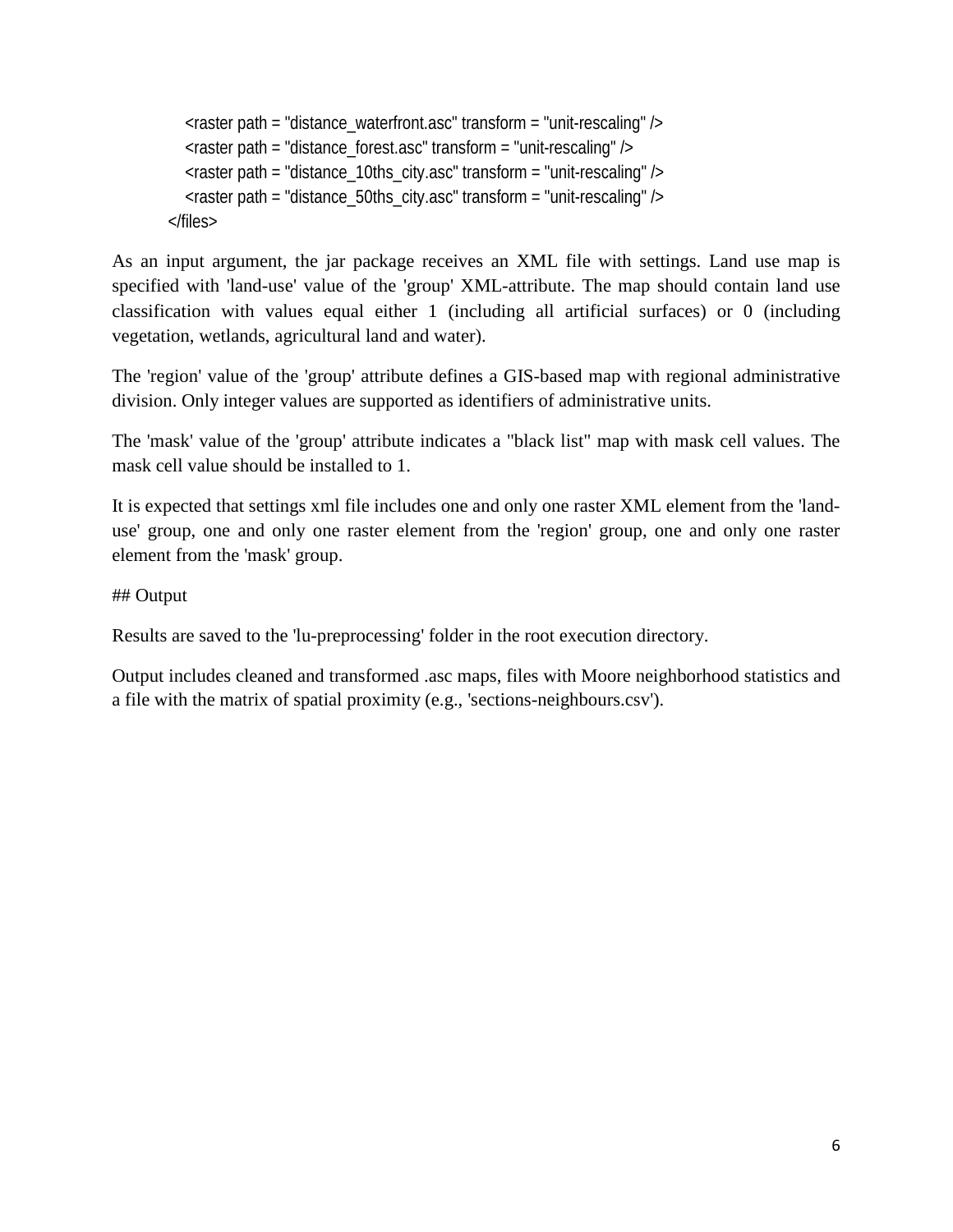## **4 Upscaling the GIS-based variables**

# **4.1 Background**

The cleaned and transformed GIS-based maps are rescaled to the level of administrative subdivision. In particular, an average of cell values in an administrative unit is taken as a single value for the GIS-based variable.

# **4.2 Implementation in 'lu-rescaling-1.0.0-standalone.jar'**

## Usage

\$ java -jar lu-rescaling-1.0.0-standalone.jar [options] map-folder region-path

Arguments:

map-folder Path to the folder with original GIS-based maps region-path Path to the file with administrative units

Options:

-t, --trace Print stack trace -h, --help Print command help

### ## Input

'map-folder' contains .asc files. E.g.,

"land\_use.asc" "distance\_roads.asc" "'distance\_industrial\_commercial.asc" "distance\_airports.asc" "distance\_waterfront.asc" "distance\_forest.asc" "distance\_10ths\_city.asc" "distance\_50ths\_city.asc"

The ' region-path' argument defines a file with administrative subdivision, e.g., 'sections.asc'.

### ## Output

Results are saved to the 'lu-preprocessing/sample.csv' file in the root execution directory.

|          | $\ddotsc$                                                 |          |                                         |          |          |                               |                    |                                                                                               |
|----------|-----------------------------------------------------------|----------|-----------------------------------------|----------|----------|-------------------------------|--------------------|-----------------------------------------------------------------------------------------------|
|          |                                                           |          |                                         |          |          |                               |                    | sections.adensity.asdistance_distance_distance_distance_distance_distance_distance_dand_use.a |
|          | 920 7.157735                                              |          |                                         |          |          | $0$ 0.073039 0.313935 0.03761 | $0$ 0.313949       |                                                                                               |
|          | 558 6.326746                                              |          | $0$ 0.103834 0.259699 0.312151 0.032535 |          |          |                               | $0 \quad 0.352136$ | 9                                                                                             |
|          |                                                           |          |                                         |          |          |                               |                    | 584 -1.97735 0.336714 0.384921 0.34229 0.024488 0.244743 0.154481 0.116898 0.019694           |
|          | 487 5.305789 0.001239 0.351523 0.387961 0.164373 0.008174 |          |                                         |          |          |                               | 0 0.184289         | 6.25                                                                                          |
| $\cdots$ | $\cdots$                                                  | $\cdots$ | $\cdots$                                | $\cdots$ | $\cdots$ | $\cdots$                      | <br>$\cdots$       | $\cdots$                                                                                      |

;;;;; 'sample.csv'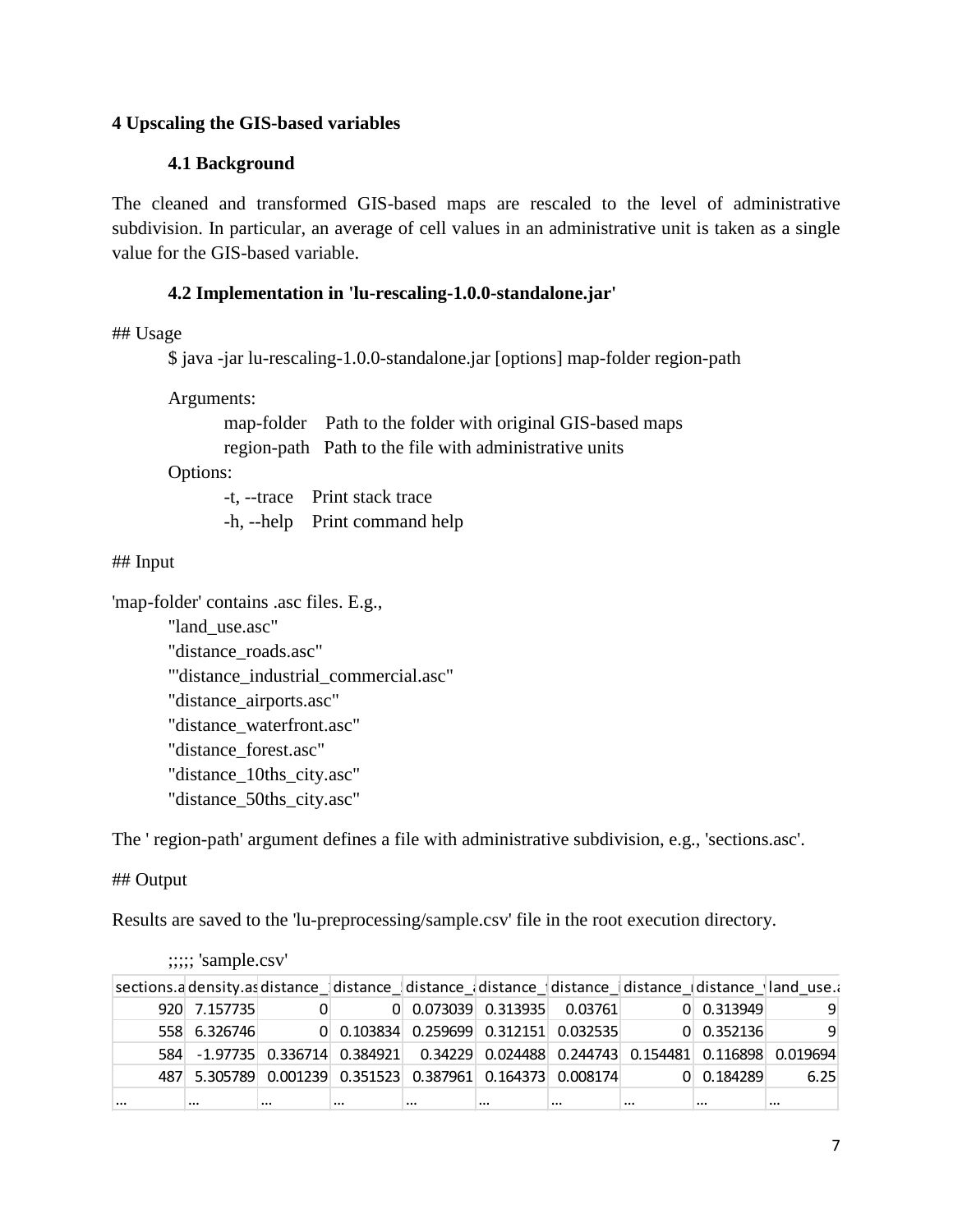#### **5 Regression analysis with resampling**

#### **5.1 Background**

Let us consider a geographic region consisting of  $n$  administrative units. Suppose that we have panel data  $(X, y)$  collected in every administrative unit of the region. Here, X is a  $n \times (p + 1)$ matrix of the explanatory variables and  $y$  is a  $n \times 1$  observable vector of the response. Each column  $X^i$  consists of the sample observations on a single explanatory variable.

In general, we want to relate the response variable to available explanatory factors in an administrative unit based on the reported spatial panel data. For this purpose, we put forward a multiple regression model in the following form

$$
y = X\beta + \varepsilon
$$
  
\n
$$
\varepsilon_1, \dots, \varepsilon_n \sim F(0, \sigma^2)
$$
 (1)

where  $\beta = (\beta_0, \beta_1, ..., \beta_p)^T$  is a  $(p + 1) \times 1$  vector of the unknown model parameters to be estimated from the data using the ordinary least squares method. By assumption,  $X^1$  is identically 1, so that the regression equation has an intercept  $\beta_0$ . For a GIS-based variable, an average value over cells belonging to the same administrative unit is considered to be an observation in this unit included in X (section 4). The error term  $\varepsilon$  is a  $n \times 1$  vector of independent identically distributed errors with common distribution  $F$  having mean 0 and finite variance  $\sigma^2$ . Both F and  $\sigma^2$  are unknown.

Hypothesis testing in model (1) is conducted using the method of permutations (Fisher, 1935). We run a permutation test with the test statistic  $R^2$  to assess the overall model significance. The significance of each individual coefficient is tested using the Freedman and Lane procedure (Freedman and Lane, 1983).

Once the statistically significant combination of the explanatory variables is identified with the permutation tests, we assume that model (1) is a correct one; it is a more likely explanation of the data than the random assignment. Next, we use the percentile bootstrap method (Efron and Tibshirani, 1993) for parameter estimation. The bootstrap estimates are computed for  $\beta$ ,  $R^2$  and MSE (mean square error) parameters of the regression model. Further details on resampling procedures can be found in the "Permutation Hypothesis Testing and Bootstrapping in Regression Model" guide (Shchiptsova, 2016).

The method of permutations does not avoid the assumption on the observations to be independent and identically distributed. Additionally, we can verify the absence of spatial autocorrelation in the error terms of model (1); that is, we check whether the errors are determined and assigned to the neighboring administrative units independently and at random.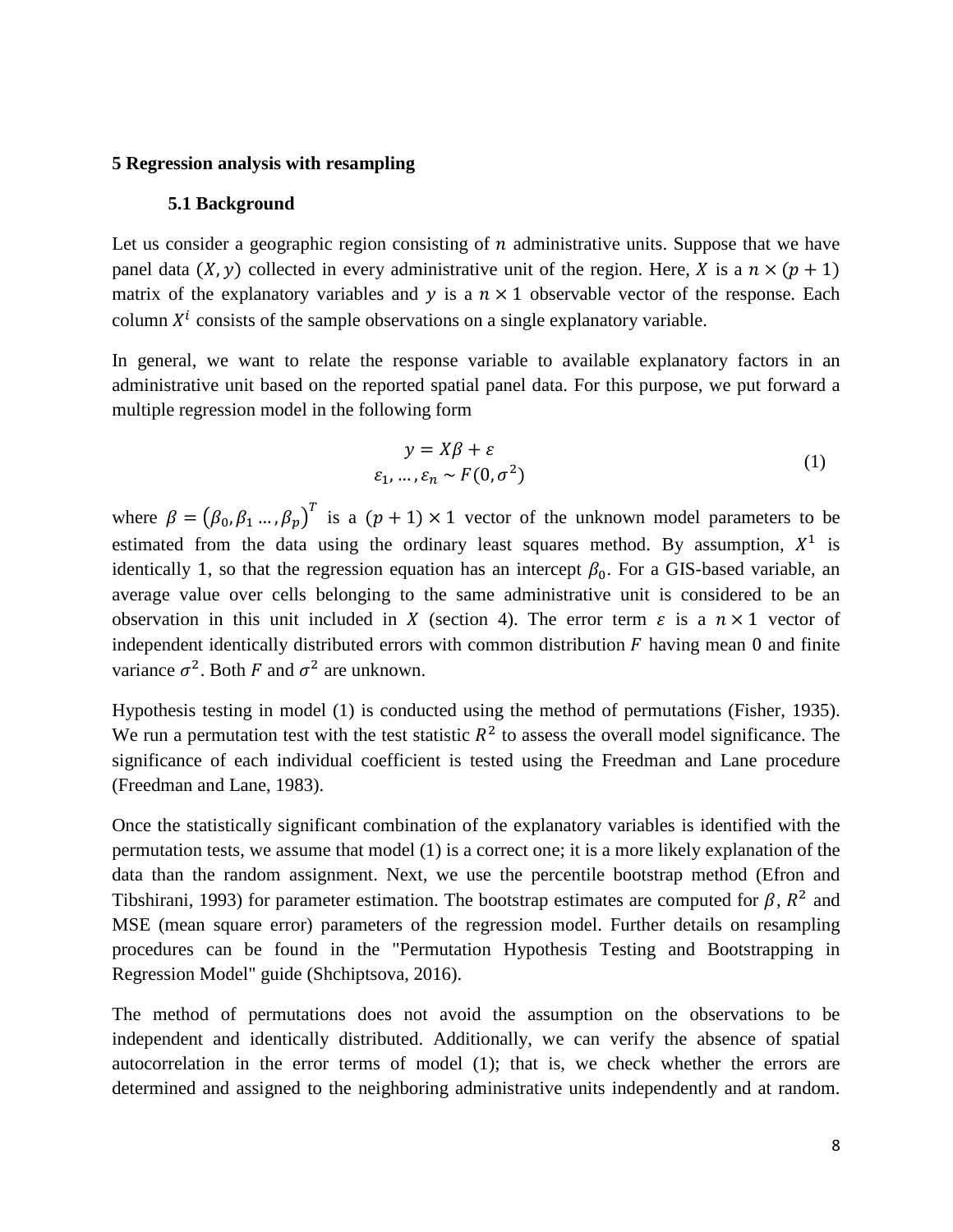Details of this procedure using 'regression-tests-1.0.0-standalone.jar' package can be found in the "Testing Spatial Autocorrelation with the Bootstrap" guide (Shchiptsova, 2016).

# **5.2 Implementation in 'lu-regression-1.0.0-standalone.jar'**

## Usage

\$ java -jar lu-regression-1.0.0-standalone.jar [options] path n-rep

| Arguments: |                                                   |
|------------|---------------------------------------------------|
| path       | Path to the csy file with an original sample      |
| n-rep      | Number of permutations and bootstrap replications |
| Options:   |                                                   |
|            | -t, --trace Print stack trace                     |
|            |                                                   |

### -h, --help Print command help

# ## Input

;;;;; 'sample-x1-x2-x3.csv'

|             |          | density.asc  land_use.asc  distance_roads.distance_indus |          |
|-------------|----------|----------------------------------------------------------|----------|
| 7.157735    |          |                                                          | 0.03761  |
| 6.326746    | q        |                                                          | 0.032535 |
| $-1.977347$ | 0.019694 | 0.154481                                                 | 0.244743 |
| 5.305789    | 6.25     |                                                          | 0.008174 |
|             |          |                                                          | $\cdots$ |

The 'path' argument defines a file with sample values, e.g., 'sample-x1-x2-x3.csv'. It is expected that the first row contains variable labels. The first column should contain values of the response  $\mathcal{Y}$ .

# ## Output

Results are saved to the 'lu-regression' folder in the root execution directory. The 'lu-regression/ permutation\_tests.csv' file contains results of permutation testing. Bootstrap estimates are saved to 'lu-regression/regression-stat-bootstrap.csv'.

# ;;;;; 'permutation\_tests.csv'

| test                                           | p-value  |             | lower-bound-ci upper-bound-ci |
|------------------------------------------------|----------|-------------|-------------------------------|
| overall-test-r2                                | 0.0001   | $-0.000096$ | 0.000296                      |
| land use.asc-test-t-stat                       |          |             |                               |
| distance roads.asc-test-t-stat                 |          |             | 0                             |
| distance industrial commercial.asc-test-t-stat | 0.007699 | 0.005986    | 0.009412                      |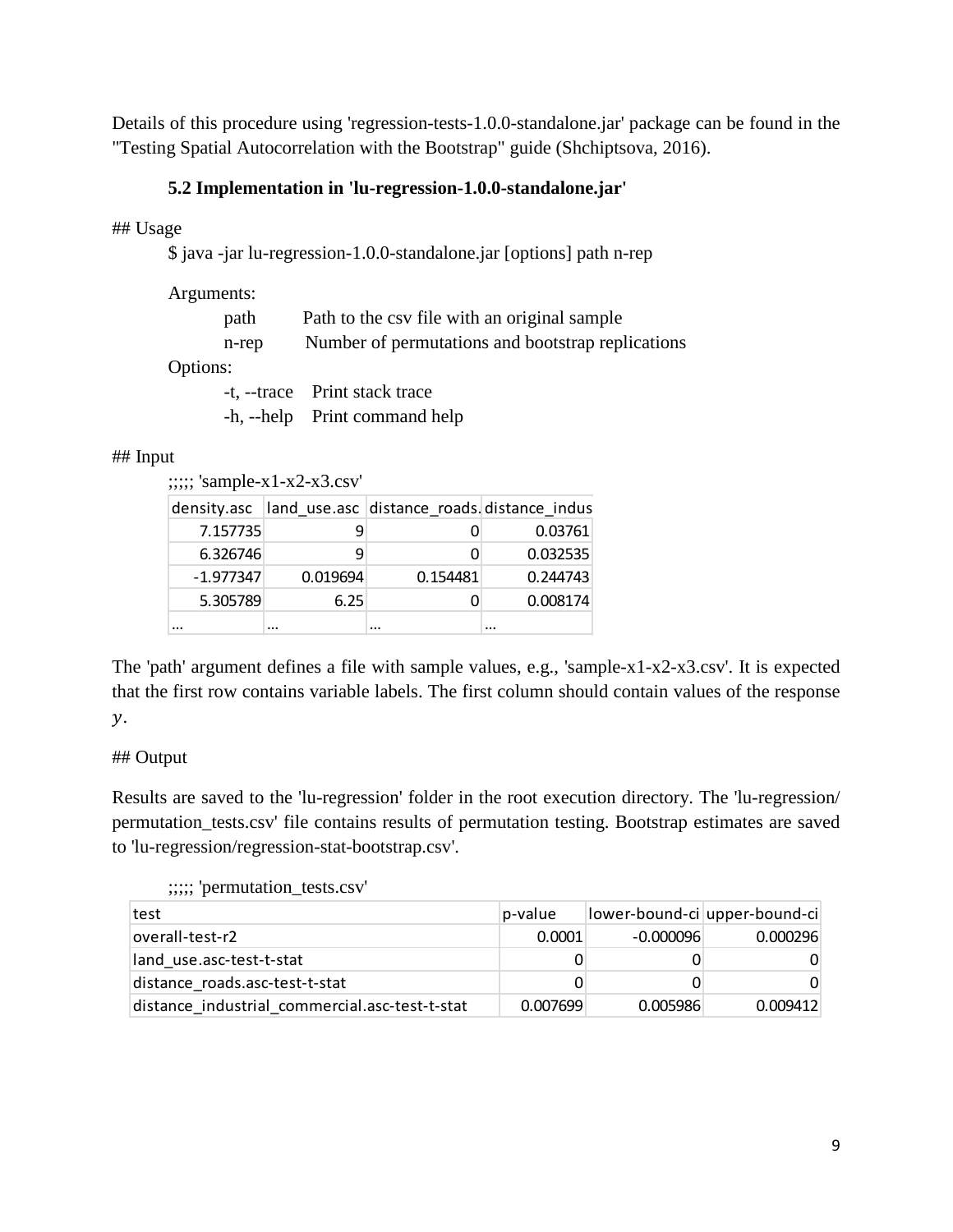| statistics                         | 95-percent-ci-1 | 95-percent-ci-2 | mean         |
|------------------------------------|-----------------|-----------------|--------------|
| land use.asc                       | 0.370039        | 0.453511        | 0.414008     |
| distance roads.asc                 | $-45.80548$     | $-25.320336$    | $-34.475848$ |
| distance industrial commercial.asc | $-5.897927$     | $-1.483479$     | $-3.698972$  |
| intercept                          | 2.658128        | 3.310021        | 2.967782     |
| r-squared                          | 0.829551        | 0.872105        | 0.85143      |
| mse                                | 0.651385        | 0.86007         | 0.753846     |

;;;;; 'regression-stat-bootstrap.csv'

#### **6 Approximation to the GIS lattice**

### **6.1 Background**

We apply bootstrapping to estimate the accuracy of model approximation to the values on a GIS lattice. Suppose that we have data  $(X', y')$ , where X' is a  $N \times (p + 1)$  matrix of the explanatory variables and  $y'$  is a  $N \times 1$  vector of the response at the cell level. N is a total number of cells on a GIS lattice. For the given cell j, we define accuracy  $\rho_i$  of the response value from model (1) to the true value  $y'_j$ , observed in this cell, as a distance between the expected model response and the true value. That is

$$
\rho_j = |y'_j - \hat{y}'_j|,\tag{2}
$$

where  $\hat{y}'_j = X'_j \beta$  is the fitted value of the response in model (1) for the observed values  $X'_j$  =  $(x'_j_1, ..., x'_j_p)$  of explanatory variables in cell  $j$   $(j = 1, ..., N)$ .

For the given subset of cells S, we measure the  $(100 \times k)$ -th percentile of the accuracy of the response values from model (1) to the true values  ${y'_j}_{j \in S}$ , observed in the cells belonging to this subset, as a minimum value below which at least the  $k$ -th fraction of the cell accuracy values fall, and denote it by  $\rho(k, S)$ . To summarize the sample of accuracy values in subset S, we examine maximum accuracy value  $\rho(1, S)$  and the sample quartiles, which coincide with the values of  $\rho(0.25, S)$ ,  $\rho(0.5, S)$  and  $\rho(0.75, S)$ . By convention, these descriptive statistics are denoted as  $\rho_{max}(S)$ ,  $\rho(Q_1, S)$ ,  $\rho(Q_2, S)$  and  $\rho(Q_3, S)$  respectively.

Since distribution F is unknown in model (1), we bootstrap data  $(y, X)$  to get the reference distribution for an accuracy statistic following the percentile bootstrap scheme (section 5). Specifically, we calculate accuracy values for an estimated vector of coefficients  $\beta_{\gamma}$  and summarize the sample by the selected percentiles in every bootstrap replication  $\gamma$ . Thus, we obtain separate bootstrap samples for  $\rho_{max}(S)$ ,  $\rho(Q_1, S)$ ,  $\rho(Q_2, S)$  and  $\rho(Q_3, S)$ , and find 100×  $\alpha$ -% percentile confidence intervals for these statistics.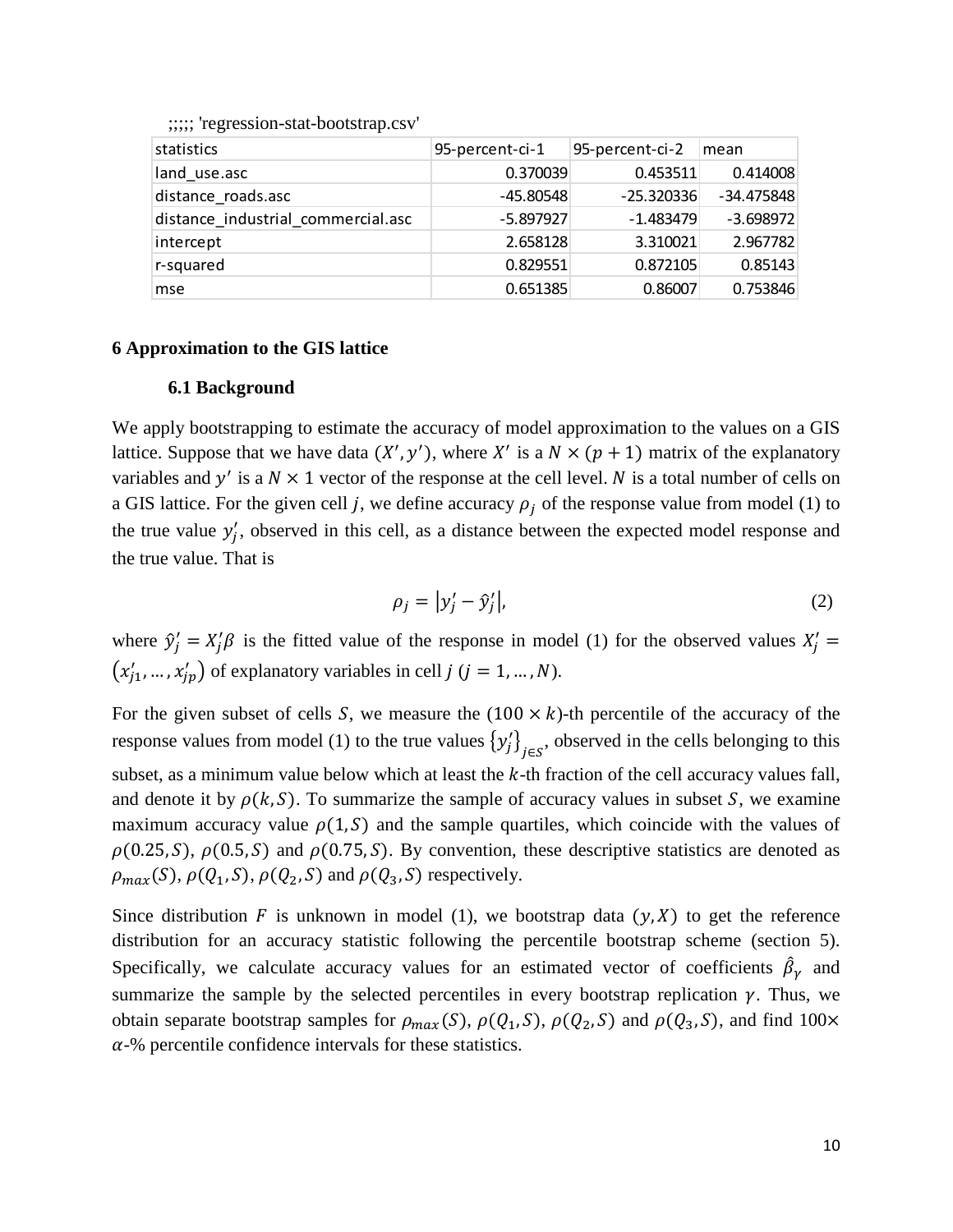# **6.2 Implementation in 'lu-approximation-1.0.0-standalone.jar'**

## Usage

\$ java -jar lu-approximation-1.0.0-standalone.jar [options] sample-path values-path n-rep

Arguments:

|       | sample-path Path to the csy file with an original sample              |
|-------|-----------------------------------------------------------------------|
|       | values-path Path to the csv file with target values for approximation |
| n-rep | Number of bootstrap replications                                      |
|       |                                                                       |

Options:

| -t, --trace Print stack trace |
|-------------------------------|
| -h, --help Print command help |

#### ## Input

 $;$ ;;;;; 'sample-x1-x2-x3.csv'

| density.asc |          | land_use.asc distance_roads.distance_indus |          |
|-------------|----------|--------------------------------------------|----------|
| 7.157735    |          |                                            | 0.03761  |
| 6.326746    | q        |                                            | 0.032535 |
| $-1.977347$ | 0.019694 | 0.154481                                   | 0.244743 |
| 5.305789    | 6.25     |                                            | 0.008174 |
|             |          |                                            |          |

 $\ldots$ ; 'cells-x1-x2-x3.csv'

| density.as group |  |                       | land_use.distance_distance_i |
|------------------|--|-----------------------|------------------------------|
| $-1.69062$       |  | $0$ 0.406045 0.550763 |                              |
| $-1.69062$       |  | $0$ 0.416017 0.555664 |                              |
| $-1.69062$       |  |                       | $0.42604$ 0.560662           |
| $-1.69062$       |  | $0$ 0.436063 0.565755 |                              |
|                  |  |                       |                              |

The 'sample-path' argument defines a file with the sample values in administrative units, e.g., 'sample-x1-x2-x3.csv'. It is expected that the first row contains variable labels. The first column should contain values of the response  $y$ .

The 'values-path' argument defines a file with the target cell values, e.g., 'cells-x1-x2-x3.csv'. It is expected that the first row contains variable labels. The first column should contain values of the response  $y$ . The second column contains the group id for the given cell value.

### ## Output

Results are saved to the 'lu-approximation/accuracy-bootstrap.csv' file in the root execution directory.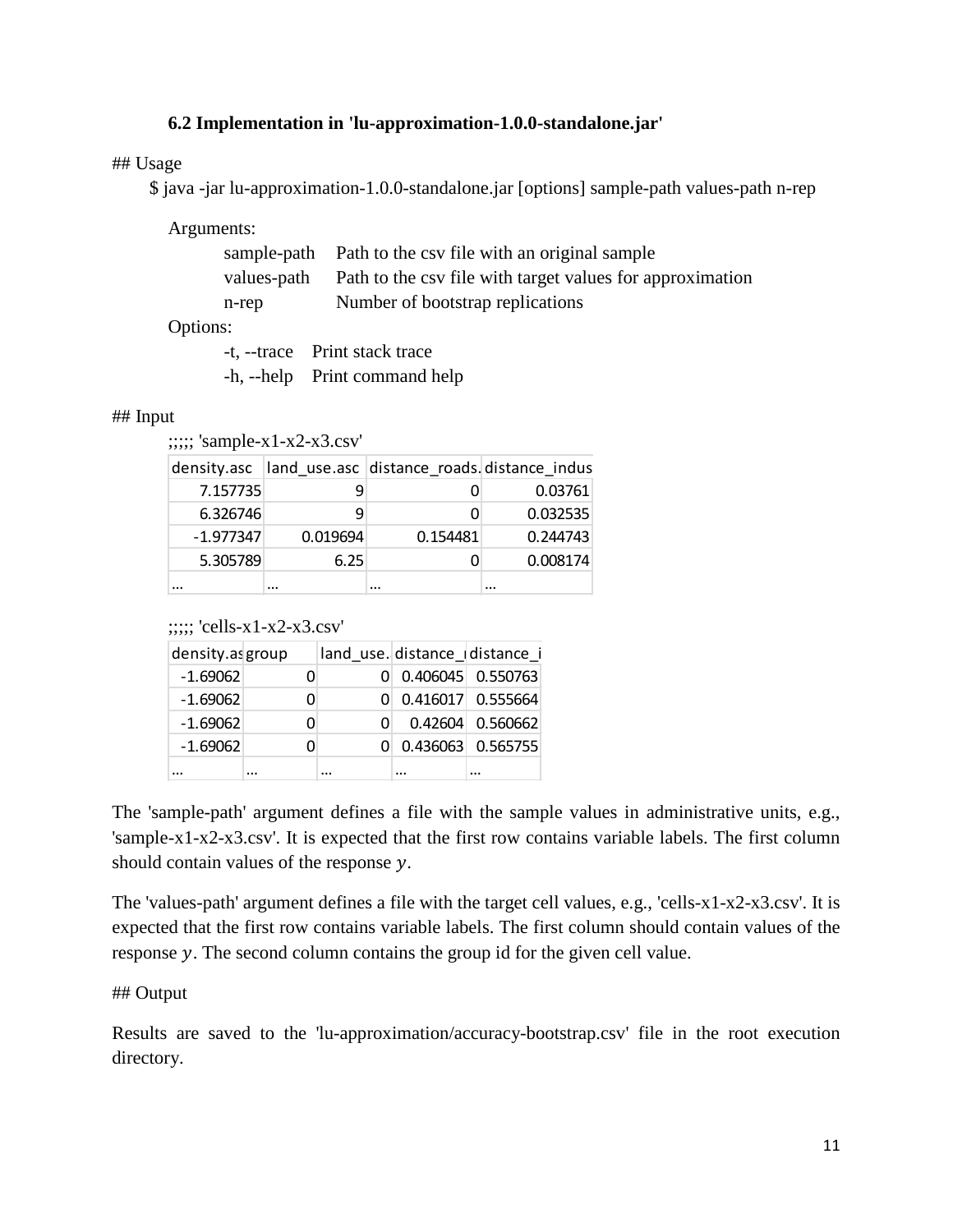| id               | group-id | 95-percent-ci-1 | 95-percent-ci-2 | mean     |
|------------------|----------|-----------------|-----------------|----------|
| p-25-percent-0   | 0        | 0.91972         | 1.154213        | 1.034962 |
| p-25-percent-1   | 1        | 1.648701        | 1.834848        | 1.740372 |
| p-25-percent-all | all      | 0.949766        | 1.181227        | 1.063125 |
| p-50-percent-0   | 0        | 1.802652        | 2.270311        | 2.02227  |
| p-50-percent-1   | 1        | 3.189866        | 3.481749        | 3.337134 |
| p-50-percent-all | all      | 1.875895        | 2.342561        | 2.094395 |
| p-75-percent-0   | 0        | 2.844491        | 3.490305        | 3.134313 |
| p-75-percent-1   | 1        | 4.402656        | 4.712864        | 4.555963 |
| p-75-percent-all | all      | 2.976079        | 3.602863        | 3.256569 |
| p-max-0          | 0        | 11.925989       | 20.971695       | 15.92601 |
| p-max-1          | 1        | 9.958119        | 14.244063       | 10.7058  |
| p-max-all        | all      | 11.925989       | 20.971695       | 15.92626 |
| p-min-0          | 0        | 0.000001        | 0.000076        | 0.00002  |
| $p$ -min-1       | 1        | 0.000009        | 0.001301        | 0.000361 |
| p-min-all        | all      | 0               | 0.000072        | 0.000019 |

;;;;; 'accuracy-bootstrap.csv'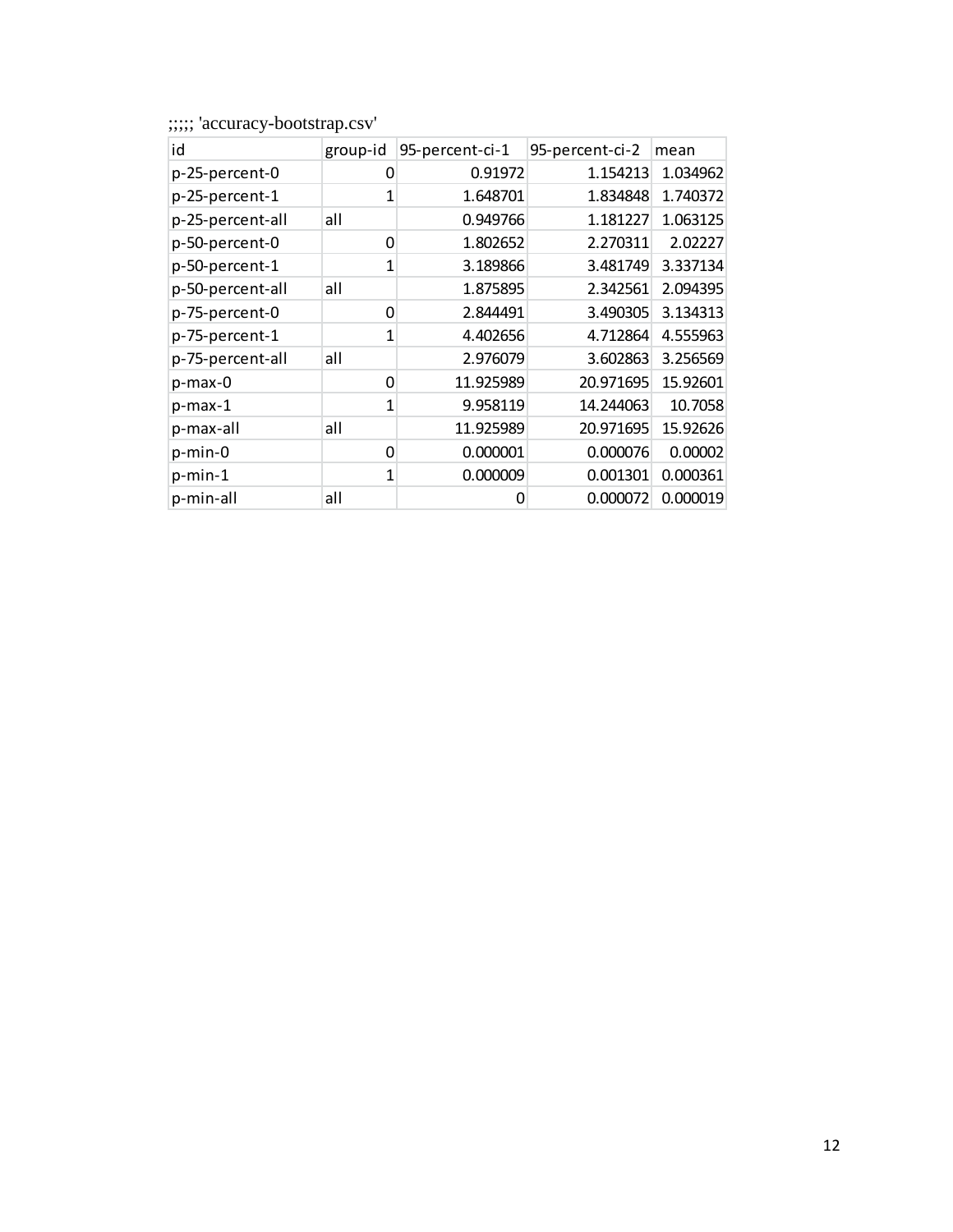# **7 Example Data**

Table 1 includes description of source files, which are used in examples.

| File reference          | source  | Type of Description                     | Year | Source     |
|-------------------------|---------|-----------------------------------------|------|------------|
|                         | data    |                                         |      |            |
| land-use.asc            | GIS map | Land use classification: urban          | 2003 | REDIAM,    |
|                         |         | (e.g., all artificial surfaces) and     |      | 2015       |
|                         |         | non-urban<br>(e.g.,<br>vegetation,      |      |            |
|                         |         | wetlands, agricultural land and         |      |            |
|                         |         | water)                                  |      |            |
| sections.asc            | Panel   | Administrative division of the          | 2003 | REDIAM,    |
|                         | data    | Province of Seville (sections)          |      | 2015       |
| zoning.asc              | GIS map | protected natural areas                 | 2015 | REDIAM,    |
|                         |         |                                         |      | 2015       |
| density.asc             | Panel   | population density (people per          | 2001 | INE, 2015  |
|                         | data    | cell)                                   |      |            |
| distance_roads.asc      | GIS map | distance to the nearest road (km)       | 2005 | CNIG, 2015 |
| distance_industrial_com | GIS map | distance to the nearest area of         | 2006 | EEA, 2015  |
| mercial.asc             |         | commercial or industrial land           |      |            |
|                         |         | use $(km)$                              |      |            |
| distance_airports.asc   | GIS map | distance to the nearest airport 2006    |      | EEA, 2015  |
|                         |         | (km)                                    |      |            |
| distance_waterfront.asc | GIS map | distance to the nearest waterfront 2005 |      | CNIG, 2015 |
|                         |         | (km)                                    |      |            |
| distance_forest.asc     | GIS map | distance to the nearest area of 2006    |      | EEA, 2015  |
|                         |         | forest (km)                             |      |            |
| distance_10ths_city.asc | GIS map | proximity to a city center with 2011    |      | INE, 2015  |
|                         |         | more than 10,000 inhabitants            |      |            |
|                         |         | (km)                                    |      |            |
| distance_50ths_city.asc | GIS map | proximity to a city center with 2011    |      | INE, 2015  |
|                         |         | more than 50,000 inhabitants            |      |            |
|                         |         | (km)                                    |      |            |

**Table 1.** The list of files in the example datasets.